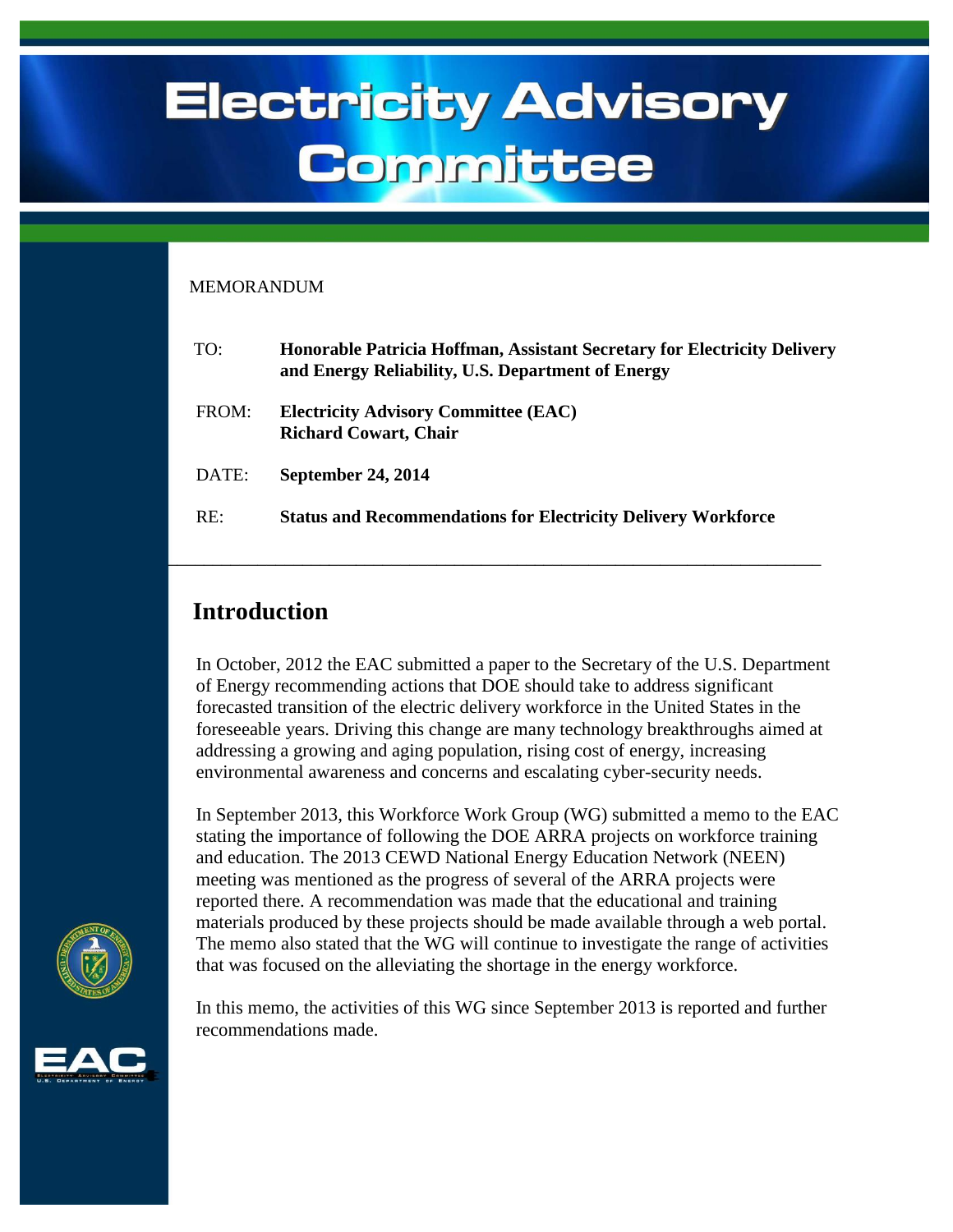## **Recent Activities**

Several phone conferences were held by the WG and representatives of Department of Labor (DoL), National Science Foundation (NSF) and the Office of EERE in DOE also attended to provide information on workforce and training issues.

Titilayo Ogunyale of DOE Office of OE was a regular attendee of these phone conferences and reported that the web portal for the ARRA training and education projects have been set up. However, the uploading of the education and training materials to this web portal was voluntary as this was not a required deliverable in the original contracts. However, the final reports from these projects can be made available publicly. She also reported that most of these ARRA projects are completed and OE has no plans or budget to continue to support such projects afterwards.

The Solar program in EERE is now supporting several educational projects. These are more narrowly tailored to solar energy whereas the ARRA projects covered a wider area of all electrical energy. Also this program was a one-time effort and there are no present plans to continue to fund more projects in this area.

The Department of Labor has various training and education programs that cover many STEM areas but they do not necessarily target electrical energy in particular. The National Science Foundation has a broad mandate on STEM education and education has to be an integral part of all their research programs. NSF has had targeted educational initiatives in the electric energy engineering. Also, all their research projects in electric power engineering must contain an educational component.

## **Observations**

It is clear that a lot of good work was done on the ARRA workforce training and education projects. New curricula and educational materials were developed both for technician training and engineering education in the electric power and energy fields. It is not clear if these materials will be available widely or even that the existence of this material will be widely known. An even bigger question is whether any of this material will be adopted for use even in the institutions that developed the material as many of these institutions do not seem to have developed a pathway to sustain and use these materials.

It is clear that no particular agency or an office within an agency has ownership of the issues associated with the development of the workforce in electric power and energy. NSF has a broad mandate on STEM education and DOE has a more targeted focus on energy related issues but not necessarily on the education and training.

## **Recommendations**

The Workforce Work Group recommends that: